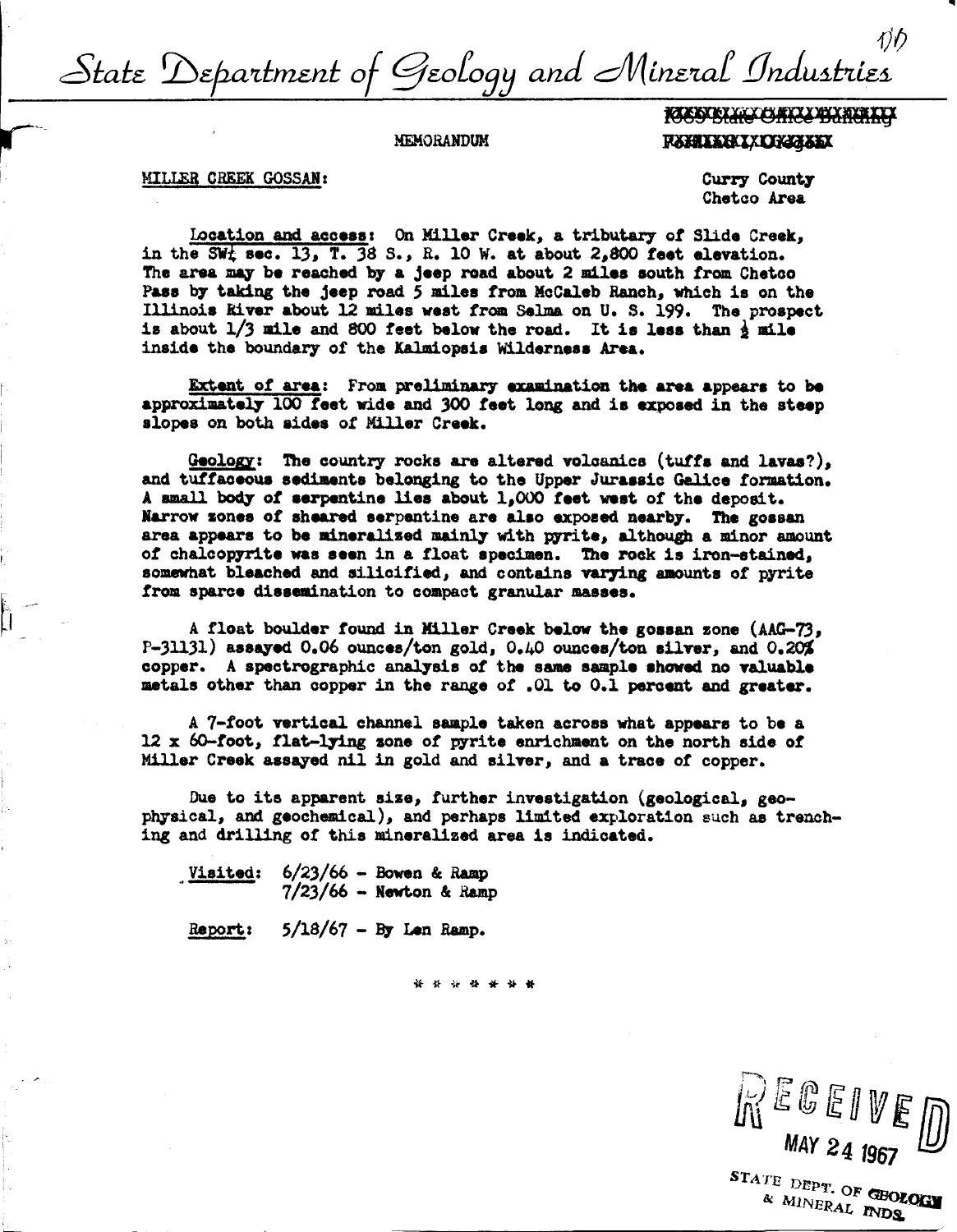## CRIB MINERAL RESOURCES FILE 12

RECORD IDENTIFICATION RECORD NO. . . . . . . . . . . . NO63826 RECORD TYPE........... XIN. COUNTRY/ORGANIZATION. USGS DEPOSIT NO. ........... DDGMI 93-17 MAP CODE NO. OF RFC..

## REPORTER

| NAME  SMITH, KOSCOE M. |                                       |
|------------------------|---------------------------------------|
| DATE  78 08            |                                       |
| UPDATED 81 03          |                                       |
|                        | BY FERNS, MARK L. (BROOKS, HOMARD C.) |

## NAME AND LOCATION

DEPOSIT NAME................. MILLER CREEK GOSSAN

COUNTRY CODE.................. US COUNTRY NAME: UNITED STATES

STATE CODE............... OR STATE NAME: OREGON

COUNTY.................... CURRY DRAINAGE AREA............ 17100312 PACIFIC NORTHWEST PHYSIOGRAPHIC PROV....... 13 KLAMATH MOUNTAINS

QUAD SCALE QUAD ND OR NAME PEARSOLL PEAK 1: 62500

LONGITUDE LATITUDE  $42 - 15 - 36N$ 123-49-58週

UTM NORTHING UTM EASTING UTM ZONE NO 4678775. 431300.  $+10$ 

TWP....... 385 RANGE.... 10W  $SECIION$ . 13

MERIDIAN. WB & M

ALTITUDE.. 2800-3000

LOCATION COMMENTS: W 1/2 SW 1/4

COMMODITY INFORMATION COMMODITIES PRESENT........... AU AG CU